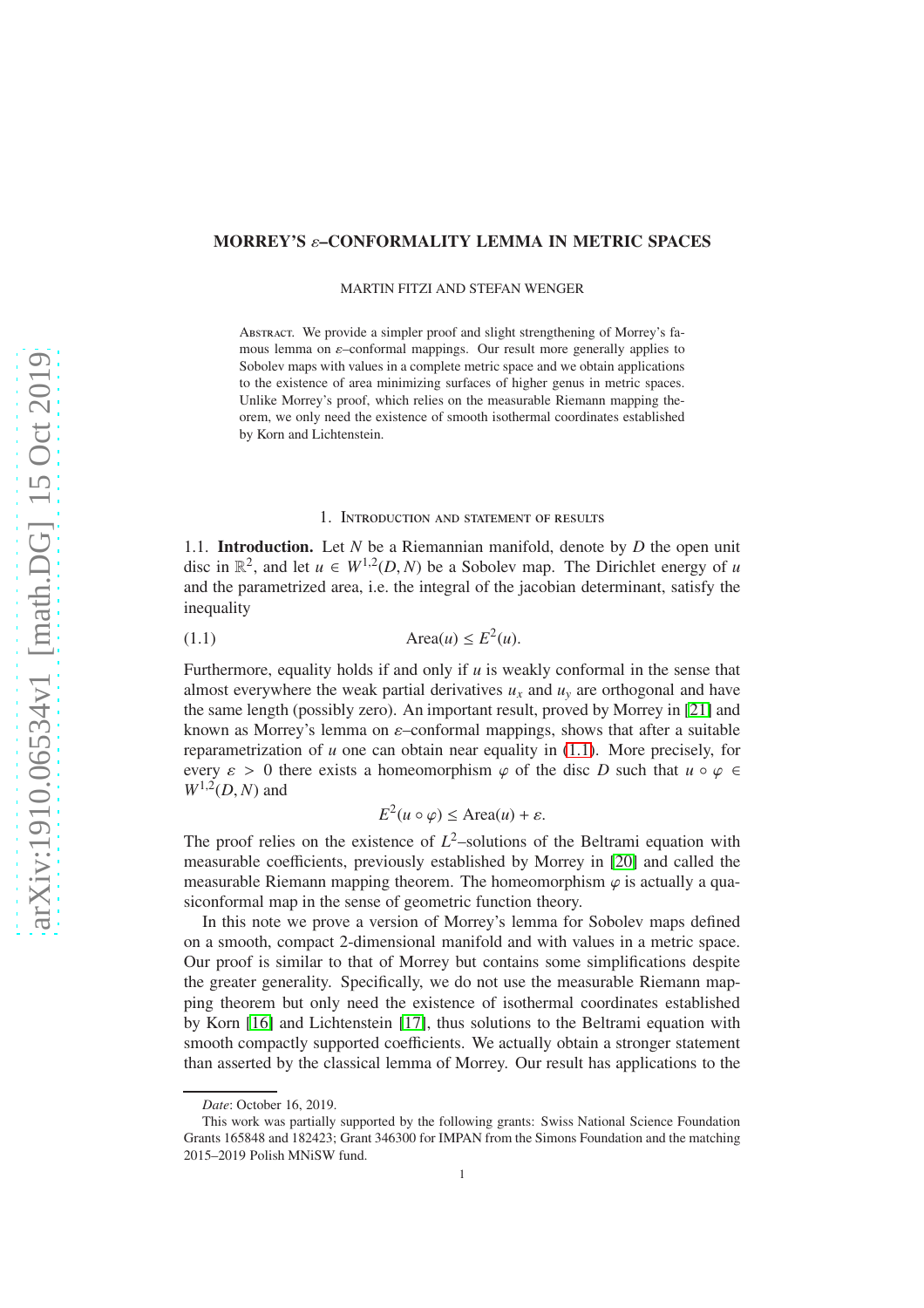existence of area minimizing surfaces of higher genus and the structure of energy minimizing surfaces.

1.2. Main results. Throughout this introduction, let *X* be a complete metric space and let *M* be a smooth, compact, connected, orientable 2-dimensional manifold, possibly with boundary. We denote by  $W^{1,2}(M,X)$  the space of 2–Sobolev maps from *M* to *X* in the sense of Reshetnyak [\[22\]](#page-13-4), [\[23\]](#page-13-5). There exist several different but equivalent definitions of Sobolev maps from Euclidean or Riemannian domains into a metric space. For references as well as for definitions of the following notions see Section [3](#page-5-0) below. Given a Riemannian metric *g* on *M* we denote by  $E_+^2(u, g)$  the Reshetnyak energy of  $u \in W^{1,2}(M, X)$  with respect to *g*. We furthermore let Area $_{\mu i}(u)$  be the intrinsic Riemannian area of  $u$ . This definition of area was first studied by Ivanov [\[10\]](#page-12-0) and later in [\[19\]](#page-13-6); it agrees with the usual parametrized area when *X* is a Riemannian manifold. In the setting of non-Euclidean metric spaces there are several natural definitions of energy and area. The strong implication in the equality case in the following proposition established in [\[18\]](#page-13-7), [\[19\]](#page-13-6) is one of the reasons for our choice of energy and area.

<span id="page-1-1"></span>**Proposition 1.1.** *For every*  $u \in W^{1,2}(M,X)$  *and every Riemannian metric g on M we have*

$$
\text{Area}_{\mu^i}(u) \le E_+^2(u, g),
$$

*with equality if and only if u is infinitesimally isotropic with respect to g.*

The precise meaning of *infinitesimally isotropic* will be explained in Definition [3.4.](#page-6-0) This notion provides a substitute for weak conformality in the setting of metric spaces and it is equivalent to weak conformality when *X* is a Riemannian manifold. For general metric spaces, if *u* is infinitesimally isotropic then it is in particular infinitesimally  $\sqrt{2}$ -quasiconformal. That is, up to a factor of  $\sqrt{2}$ , the infinitesimal metric distortion under *u* of all unit vectors at a given point is the same; see [\(3.2\)](#page-7-0) for the precise definition.

The following is one of our main results:

<span id="page-1-0"></span>**Theorem 1.2.** *For every*  $u \in W^{1,2}(M,X)$  *and every*  $\varepsilon > 0$  *there exists a Riemannian metric g on M such that*

$$
E_+^2(u, g) \le \text{Area}_{\mu_i}(u) + \varepsilon.
$$

The metric *g* can be chosen to have constant sectional curvature −1, 0, or 1 and such that the boundary of *M* is geodesic. Theorem [1.2](#page-1-0) and Proposition [1.1](#page-1-1) yield the following corollary which strengthens [\[7,](#page-12-1) Theorem 4.2].

<span id="page-1-2"></span>**Corollary 1.3.** Let  $u \in W^{1,2}(M,X)$  and let g be a Riemannian metric on M. If for *every Riemannian metric h on M we have*

$$
E_{+}^{2}(u, g) \leq E_{+}^{2}(u, h)
$$

*then u is infinitesimally isotropic with respect to g.*

The proof of Theorem [1.2](#page-1-0) relies on the following analog for Sobolev maps defined on the open unit disc  $D \subset \mathbb{R}^2$  and on the uniformization theorem for compact Riemann surfaces. For a Sobolev map  $u \in W^{1,2}(D, X)$  we write  $E^2_+(u)$  for its Reshetnyak energy with respect to the Euclidean metric on *D*.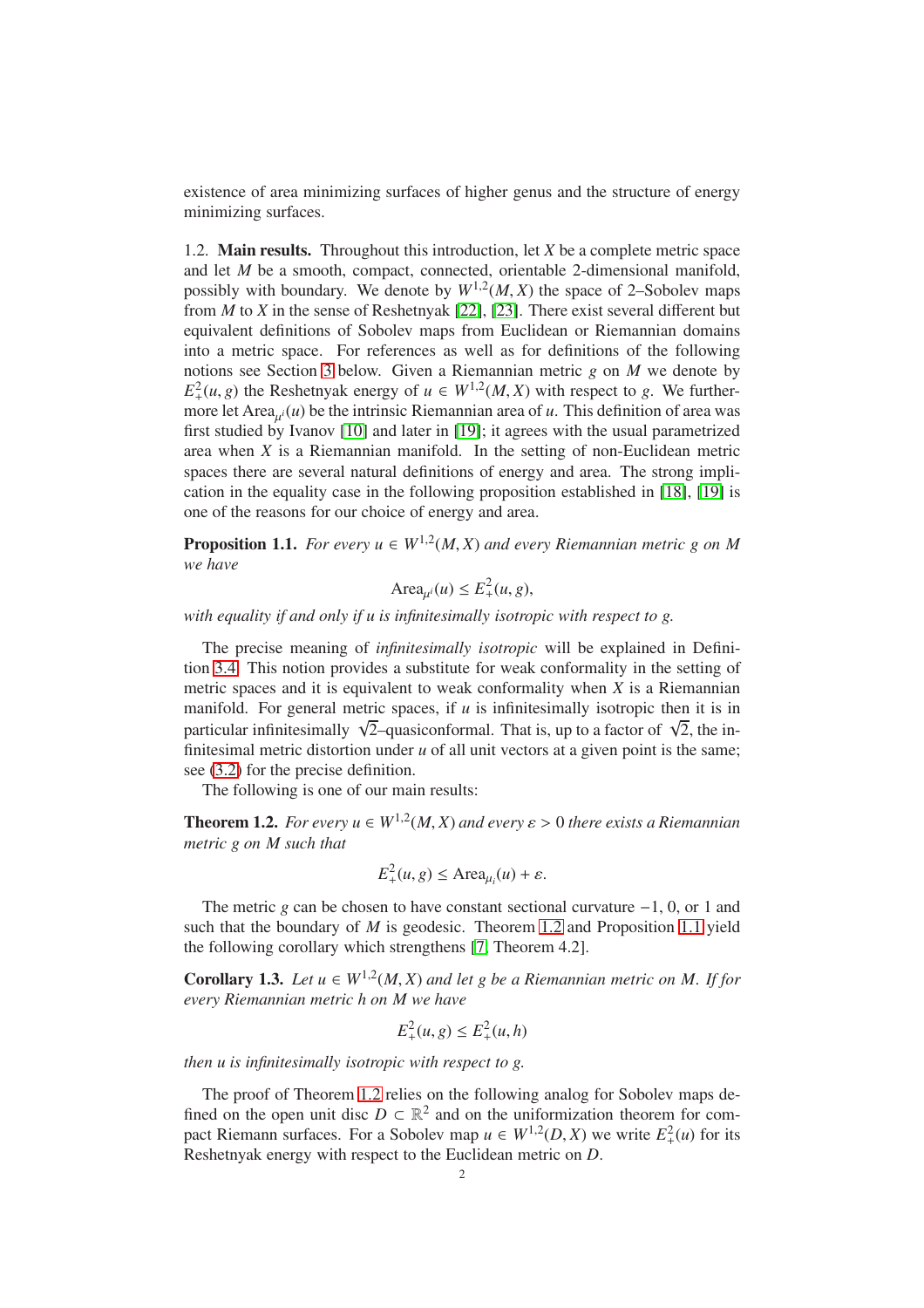<span id="page-2-0"></span>**Theorem 1.4.** *For every*  $u \in W^{1,2}(D,X)$  *and every*  $\varepsilon > 0$  *there exists a diffeomorphism*  $\varphi$ :  $D \rightarrow D$  *such that* 

$$
E_+^2(u \circ \varphi) \le \text{Area}_{\mu_i}(u) + \varepsilon.
$$

*Moreover, the map*  $\varphi$  *extends to a diffeomorphism of the closed unit disc*  $\overline{D}$  *and is conformal in a neighborhood of the boundary.*

When *X* is a Riemannian manifold then the Reshetnyak energy bounds from above the Dirichlet energy, see Section [3,](#page-5-0) so Theorem [1.4](#page-2-0) in particular implies and strengthens the classical lemma of Morrey [\[21,](#page-13-0) Theorem 1.2]. Together with Proposition [1.1](#page-1-1) we furthermore obtain the following result which implies [\[18,](#page-13-7) Theorem 6.2].

**Corollary 1.5.** *If*  $u \in W^{1,2}(D, \underline{X})$  *satisfies*  $E^2_+(u) \leq E^2_+(u \circ \varphi)$  *for every diffeomorphism*  $\varphi$  *of the closed unit disc*  $\overline{D}$  *then u is infinitesimally isotropic (with respect to the Euclidean metric).*

Our results are useful in the context of the Plateau-Douglas problem. This problem is concerned with the existence of area minimizing surfaces of fixed genus spanning a given finite collection of Jordan curves. In the setting of Euclidean space or, more generally, Riemannian manifolds the problem has been solved under two different conditions of non-degeneracy: the so-called Douglas condition considered in [\[5\]](#page-12-2), [\[11\]](#page-13-8), as well as Courant's condition of cohesion used in [\[25\]](#page-13-9), [\[4\]](#page-12-3), [\[26\]](#page-13-10). Assuming the Douglas condition we have recently solved the Plateau-Douglas problem in any proper metric space admitting a local quadratic isoperimetric inequality in [\[7\]](#page-12-1). In the present paper we solve this problem using Courant's condition of cohesion in any proper metric space.

Let  $\Gamma \subset X$  be the disjoint union of  $k \geq 1$  rectifiable Jordan curves in X and suppose the smooth surface *M* has *k* boundary components. We denote by  $\Lambda(M, \Gamma, X)$ the possibly empty family of maps  $u \in W^{1,2}(M,X)$  whose trace has a continuous representative which weakly monotonically parametrizes  $\Gamma$ , i.e. is the uniform limit of homeomorphisms  $\varphi_j$ :  $\partial M \to \Gamma$ . We can now state our solution to the Plateau-Douglas problem, which generalizes the results in [\[25\]](#page-13-9), [\[4\]](#page-12-3), [\[26\]](#page-13-10) to the setting of proper metric spaces.

<span id="page-2-1"></span>Theorem 1.6. *Suppose the metric space X is proper,* Λ(*M*, Γ, *X*) *is not empty and contains a* µ *<sup>i</sup>–area minimizing sequence which satisfies the condition of cohesion. Then there exist*  $u \in \Lambda(M, \Gamma, X)$  *and a Riemannian metric g on M such that* 

Area<sub> $\mu$ </sub><sup>*i*</sup>(*u*) = inf{Area<sub> $\mu$ </sub><sup>*i*</sup>(*v*) : *v*  $\in \Lambda(M, \Gamma, X)$ }

*and such that u is infinitesimally isotropic with respect to g.*

We refer to Section [5](#page-10-0) for the definition of Courant's condition of cohesion. The Riemannian metric  $g$  can be chosen in such a way that  $(M, g)$  has constant curvature −1, 0 or 1 and that *M* has geodesic boundary. If the metric space *X* admits a local quadratic isoperimetric inequality for curves then the map *u* in Theorem [1.6](#page-2-1) has a unique representative which is locally Hölder continuous in the interior of  $M$  and is continuous up to the boundary, see [\[7,](#page-12-1) Theorem 1.4].

Recall that in the generality of metric spaces, there are several natural notions of parametrized area of a Sobolev map. It is natural to ask whether Theorem [1.6](#page-2-1) holds when the intrinsic Riemannian area is replaced by another notion of area, for example the parametrized Hausdorff area. In Section [5](#page-10-0) we will show that there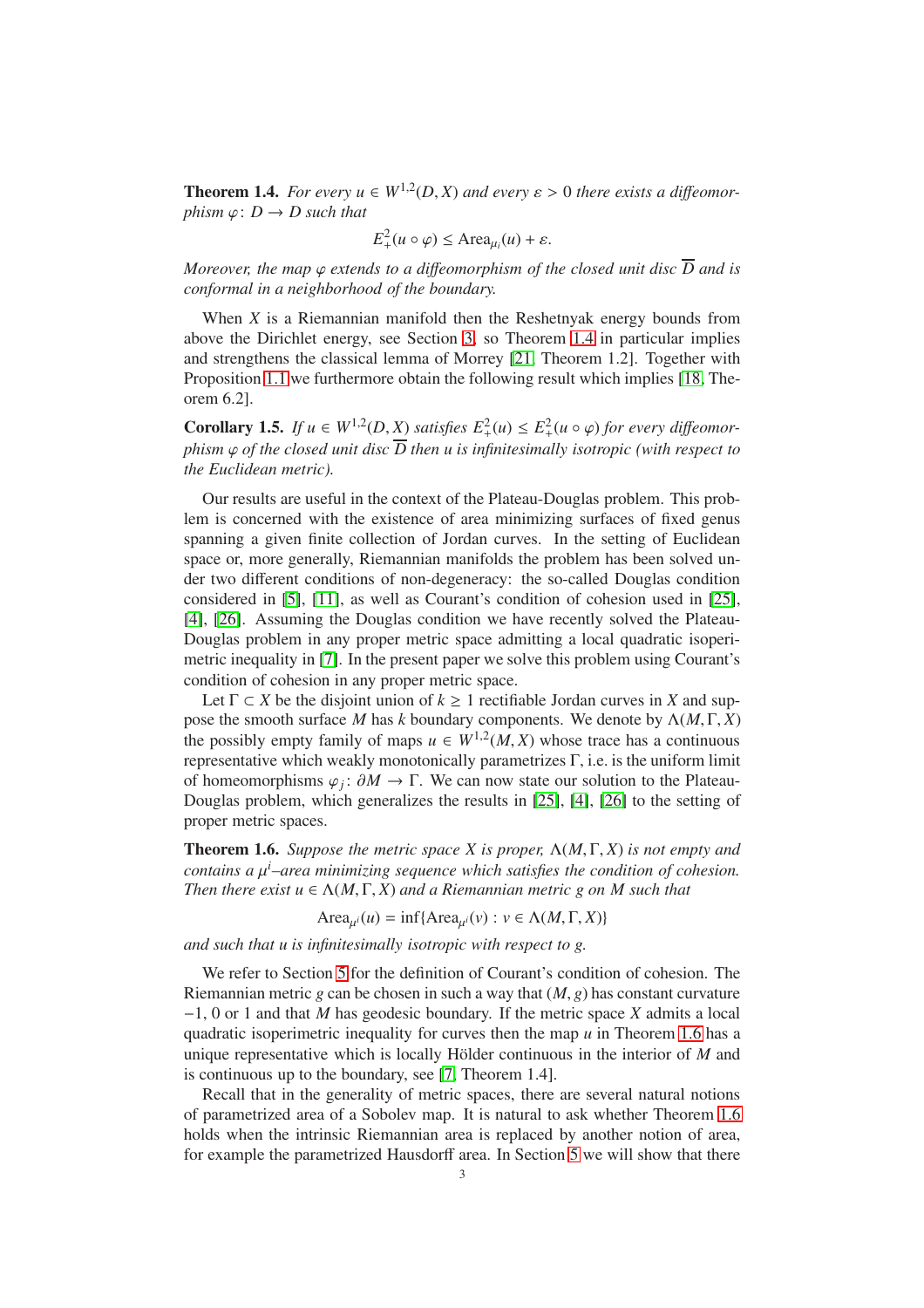exists a Hausdorff area minimizer in  $\Lambda(M, \Gamma, X)$  but at present we do not know how to get a minimizer with a good parametrization as in the theorem above.

Acknowledgements: We thank Katrin Fässler, Pekka Pankka, Kai Rajala and Teri Soultanis for useful comments.

## 2. Preliminaries

2.1. **Basic notation.** We write  $|v|$  for the Euclidean norm of a vector  $v \in \mathbb{R}^2$ ,

$$
D := \{ z \in \mathbb{R}^2 : |z| < 1 \}
$$

for the open unit disc in  $\mathbb{R}^2$  and  $\overline{D}$  for its closure. The differential at *z* of a differentiable map  $\varphi$  between smooth manifolds is denoted  $D\varphi(z)$ .

For a subset  $A \subset \mathbb{R}^2$ , |*A*| denotes its Lebesgue measure. If  $(X, d)$  is a metric space then we use the notation  $\mathcal{H}_X^2(A)$  for the 2–dimensional Hausdorff measure of a subset *A* ⊂ *X*. The normalizing constant is chosen such that  $\mathcal{H}^2$  coincides with the 2–dimensional Lebesgue measure when *X* is Euclidean  $\mathbb{R}^2$ . Thus, the Hausdorff 2– measure  $\mathcal{H}_{g}^{2} := \mathcal{H}_{(M,g)}^{2}$  on a 2-dimensional Riemannian manifold  $(M, g)$  coincides with the Riemannian area.

<span id="page-3-0"></span>2.2. Energy, area, and isotropy of semi-norms. The (Reshetnyak) energy of a semi-norm *s* on  $\mathbb{R}^2$  is defined by

$$
\mathbf{I}_{+}^{2}(s) := \max\{s(v)^{2} : v \in \mathbb{R}^{2}, |v| = 1\}.
$$

Next, we define the jacobian  $J_{\mu^{i}}$  corresponding to the intrinsic Riemannian or Loewner area. For a degenerate semi-norm *s* we set  $J_{\mu^{i}}(s) := 0$ . If *s* is a norm on  $\mathbb{R}^2$  and *L* is the ellipse of maximal area contained in  $\{v \in \mathbb{R}^2 : s(v) \le 1\}$  we set

$$
\mathbf{J}_{\mu^{i}}(s) = \frac{\pi}{|L|},
$$

where |*L*| is the Lebesgue measure of *L*. Thus, the measure

$$
\mu^i_{(\mathbb{R}^2,s)}(A) := \mathbf{J}_{\mu^i}(s) \cdot |A|
$$

is the multiple of the Lebesgue measure for which *L* has measure  $\pi$ . In particular, if *s* is induced by an inner product then  $\mu_{(\mathbb{R}^2,s)}^i(A)$  agrees with the Hausdorff 2– measure  $\mathcal{H}^2_{(\mathbb{R}^2,s)}(A)$ .

<span id="page-3-2"></span>**Definition 2.1.** A semi-norm s on  $\mathbb{R}^2$  is isotropic if  $s = 0$  or if it is a norm and the *ellipse of maximal area contained in*  $\{v \in \mathbb{R}^2 : s(v) \leq 1\}$  *is a Euclidean ball.* 

<span id="page-3-1"></span>It follows from [\[19,](#page-13-6) Section 3.2] that

$$
\mathbf{J}_{\mu^{i}}(s) \le \mathbf{I}_{+}^{2}(s)
$$

for every semi-norm on  $\mathbb{R}^2$ , with equality if and only if *s* is isotropic.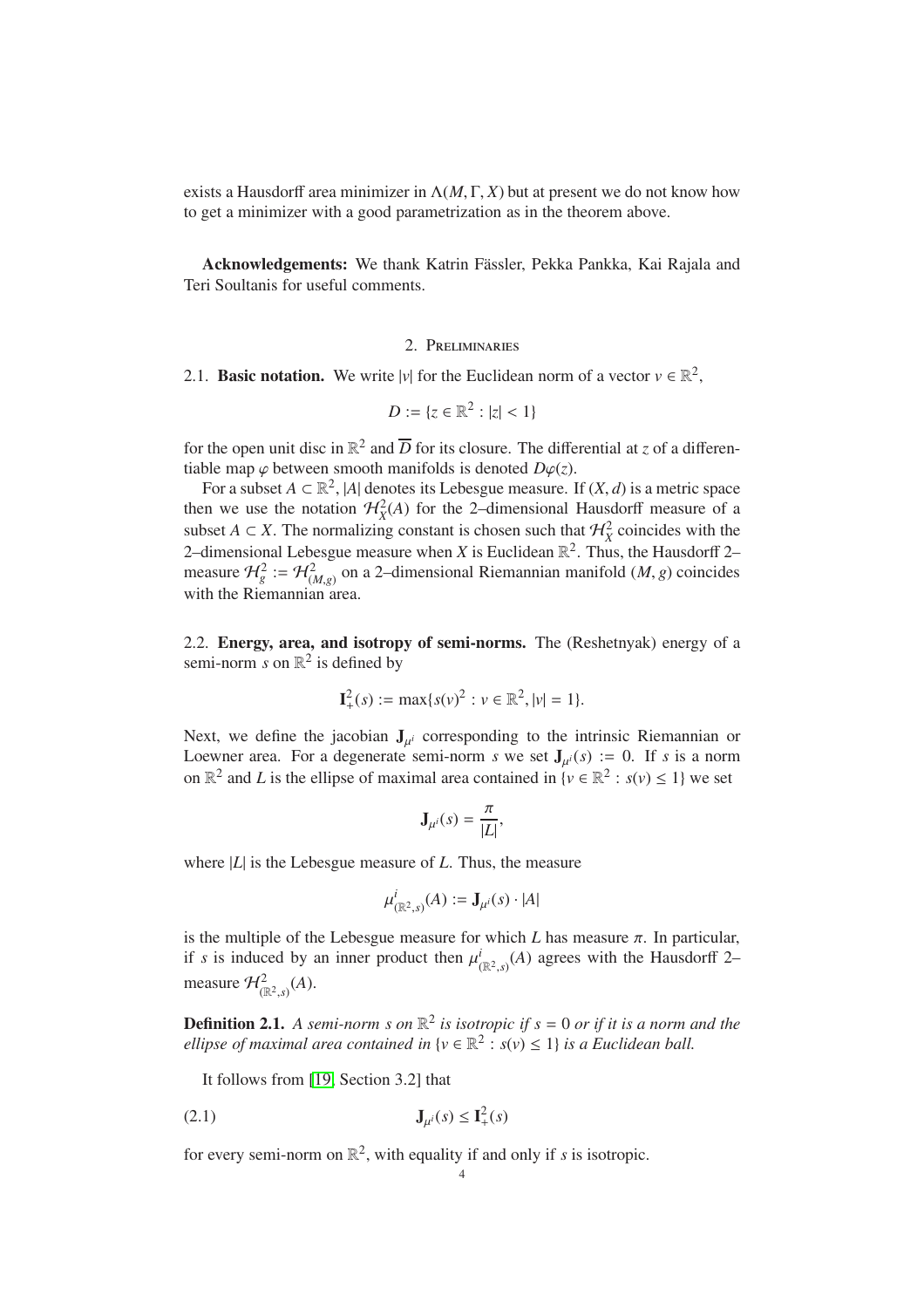<span id="page-4-1"></span>2.3. Approximate metric derivatives. A map  $v: V \rightarrow X$  from an open subset *V* ⊂  $\mathbb{R}^2$  to a metric space  $(X, d)$  is said to be approximately metrically differentiable at a point  $z \in V$  if there exists a semi-norm *s* on  $\mathbb{R}^2$  such that

$$
\text{ap}\lim_{z'\to z}\frac{d(v(z'),v(z))-s(z'-z)}{|z'-z|}=0,
$$

where ap lim denotes the approximate limit, see for example [\[6\]](#page-12-4). If such a seminorm exists then it is unique and is called the approximate metric derivative of *v* at *z* and denoted ap md *v<sup>z</sup>* .

Let *M* be a 2–dimensional smooth manifold without boundary and  $z \in M$ . A map  $u: M \to X$  is called approximately metrically differentiable at *z* if the composition  $u \circ \psi^{-1}$  is approximately metrically differentiable at  $\psi(z)$  for some and thus every chart  $(U, \psi)$  of *M* around *z*. The semi-norm on the tangent space  $T_zM$  defined by

ap md 
$$
u_z :=
$$
 ap md $(u \circ \psi^{-1})_{\psi(z)} \circ D\psi(z)$ 

is independent of the choice of chart and is called the approximate metric derivative of *u* at *z*.

Let *g* be a Riemannian metric on *M* and fix  $z \in M$ . If *s* is a semi-norm on  $V := (T_z M, g(z))$  then we define the concepts of jacobian, energy, and isotropy introduced in Section [2.2](#page-3-0) by identifying *V* with Euclidean  $(\mathbb{R}^2, |\cdot|)$  via a linear isometry.

<span id="page-4-2"></span>2.4. Beltrami coefficients and Beltrami equation. In the proof of Theorem [1.4](#page-2-0) we will need diffeomorphic solutions to the Beltrami equation  $f_{\overline{z}} = \mu f_z$  for smooth compactly supported Beltrami coefficients  $\mu$ . For such coefficients, the solution goes back to work of Korn [\[16\]](#page-13-2) and Lichtenstein [\[17\]](#page-13-3) on the existence of isothermal coordinates. In this section we recall the Beltrami equation and the main existence theorem which we will use. For details we refer for example to [\[1\]](#page-12-5) or [\[3\]](#page-12-6). It will be convenient to work with complex notation.

Let  $f: \mathbb{C} \to \mathbb{C}$  be an orientation preserving diffeomorphism. We use the complex differential operators

$$
f_z = \frac{1}{2}(f_x - if_y)
$$
 and  $f_{\overline{z}} = \frac{1}{2}(f_x + if_y),$ 

where  $f_x$  and  $f_y$  are the partial derivatives of  $f$  with respect to  $x$  and  $y$ . The differential  $Df(z)$  of f at a point  $z \in \mathbb{C}$  can be written as

$$
Df(z)(h) = f_z(z) \cdot h + f_{\overline{z}}(z) \cdot \overline{h}
$$

for every  $h \in \mathbb{C}$ . It is not difficult to show that the operator norm of the differential satisfies

$$
||Df(z)|| = \max_{|h|=1} |Df(z)(h)| = |f_z(z)| + |f_{\overline{z}}(z)|.
$$

We moreover have

$$
\det(Df(z)) = |f_z(z)|^2 - |f_{\overline{z}}(z)|^2 > 0
$$

as well as

<span id="page-4-0"></span>
$$
\min_{|h|=1} |Df(z)(h)| = |f_{z}(z)| - |f_{\overline{z}}(z)|.
$$

We thus obtain the identities

(2.2) 
$$
\frac{||Df(z)||^2}{\det(Df(z))} = \frac{\max_{|h|=1} |Df(z)(h)|}{\min_{|h|=1} |Df(z)(h)|} = \frac{1 + |\mu_f(z)|}{1 - |\mu_f(z)|},
$$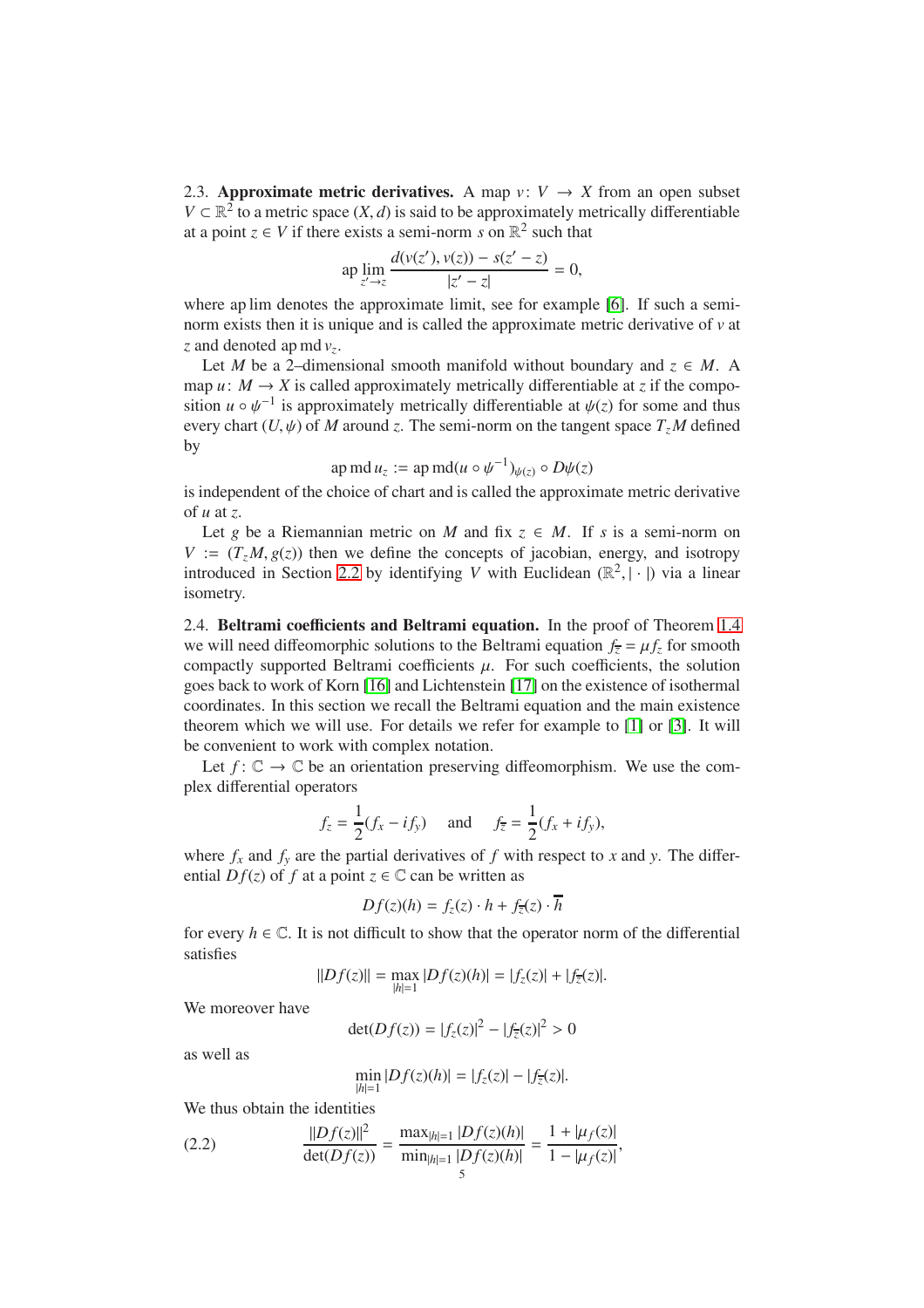where  $\mu_f(z)$  is the *Beltrami coefficient* of f at *z* defined by the equation

$$
f_{\overline{z}}(z) = \mu_f(z) f_z(z).
$$

Given  $K \geq 1$ , the orientation preserving diffeomorphism f is said to be K–quasiconformal if

$$
||Df(z)||^2 \leq K \cdot \det(Df(z))
$$

for every  $z \in \mathbb{C}$ . If follows from [\(2.2\)](#page-4-0) that *f* is *K*–quasiconformal if and only if the *L* <sup>∞</sup>–norm of the Beltrami coefficient satisfies

$$
\|\mu_f\|_\infty\leq \frac{K-1}{K+1}<1.
$$

Moreover, if *f* is *K*-quasiconformal then its inverse  $f^{-1}$  is also *K*-quasiconformal.

The following existence result goes back to Korn [\[16\]](#page-13-2) and Lichtenstein [\[17\]](#page-13-3), see the bibliographical note in [\[1\]](#page-12-5). For a proof we refer for example to [\[1\]](#page-12-5) or [\[3,](#page-12-6) Theorem 5.2.4].

<span id="page-5-1"></span>**Theorem 2.2.** Let  $\mu: \mathbb{C} \to \mathbb{C}$  be a smooth and compactly supported function sat*isfying*  $k := ||\mu||_{\infty} < 1$ . Then there exists an orientation preserving diffeomorphism  $f: \mathbb{C} \to \mathbb{C}$  which is *K*-quasiconformal with  $K = \frac{1+k}{1-k}$ 1−*k and which solves the Beltrami equation*  $f_{\overline{z}} = \mu f_z$  *in*  $\mathbb{C}$ *.* 

We will need the following composition formula for the Beltrami coefficient. Let  $f, g: \mathbb{C} \to \mathbb{C}$  be two orientation preserving diffeomorphisms. Then the Beltrami coefficient of the composition  $g \circ f^{-1}$  at a point  $w = f(z)$  is given by

(2.3) 
$$
\mu_{g \circ f^{-1}}(w) = \frac{\mu_g(z) - \mu_f(z)}{1 - \mu_g(z)\overline{\mu_f(z)}} \cdot \left(\frac{f_z(z)}{|f_z(z)|}\right)^2,
$$

<span id="page-5-0"></span>see [\[3,](#page-12-6) Theorem 5.5.6]. Moreover, if  $f = \rho \circ g$  for some conformal diffeomorphism then  $\mu_f \equiv \mu_g$ .

# <span id="page-5-2"></span>3. Sobolev maps with values in a metric space

One can define Sobolev maps from a Euclidean or Riemannian domain into a complete metric space in several equivalent ways, see for example [\[2\]](#page-12-7), [\[15\]](#page-13-11), [\[8\]](#page-12-8), [\[22\]](#page-13-4), [\[12\]](#page-13-12), [\[9\]](#page-12-9). In this paper, we work with the definition introduced by Reshetnyak [\[22\]](#page-13-4), [\[23\]](#page-13-5), which we review here. We furthermore recall the definition of the Reshetnyak energy, the intrinsic Riemannian area and the notion of infinitesimal isotropy of a Sobolev map.

Let  $(X, d)$  be a complete metric space and let *M* be a smooth, compact, connected, orientable 2–dimensional manifold, possibly with non-empty boundary. We fix a Riemannian metric *g* on *M* and let  $\Omega \subset M$  be an open set.

**Definition 3.1.** *A measurable and essentially separably valued map u*:  $\Omega \rightarrow X$ *belongs to the Sobolev space*  $W^{1,2}(\Omega,X)$  *if there exists*  $h \in L^2(\Omega)$  *with the following property. For every real-valued* 1–*Lipschitz function f on X the composition f* ◦ *u belongs to the classical Sobolev space*  $W^{1,2}(\Omega \setminus \partial M)$  *and* 

$$
|\nabla (f \circ u)| \le h
$$

*almost everywhere on* <sup>Ω</sup>*. Here,* |∇(*<sup>f</sup>* ◦ *<sup>u</sup>*)<sup>|</sup> *denotes the length of the weak gradient of f* ◦ *u with respect to the metric g.*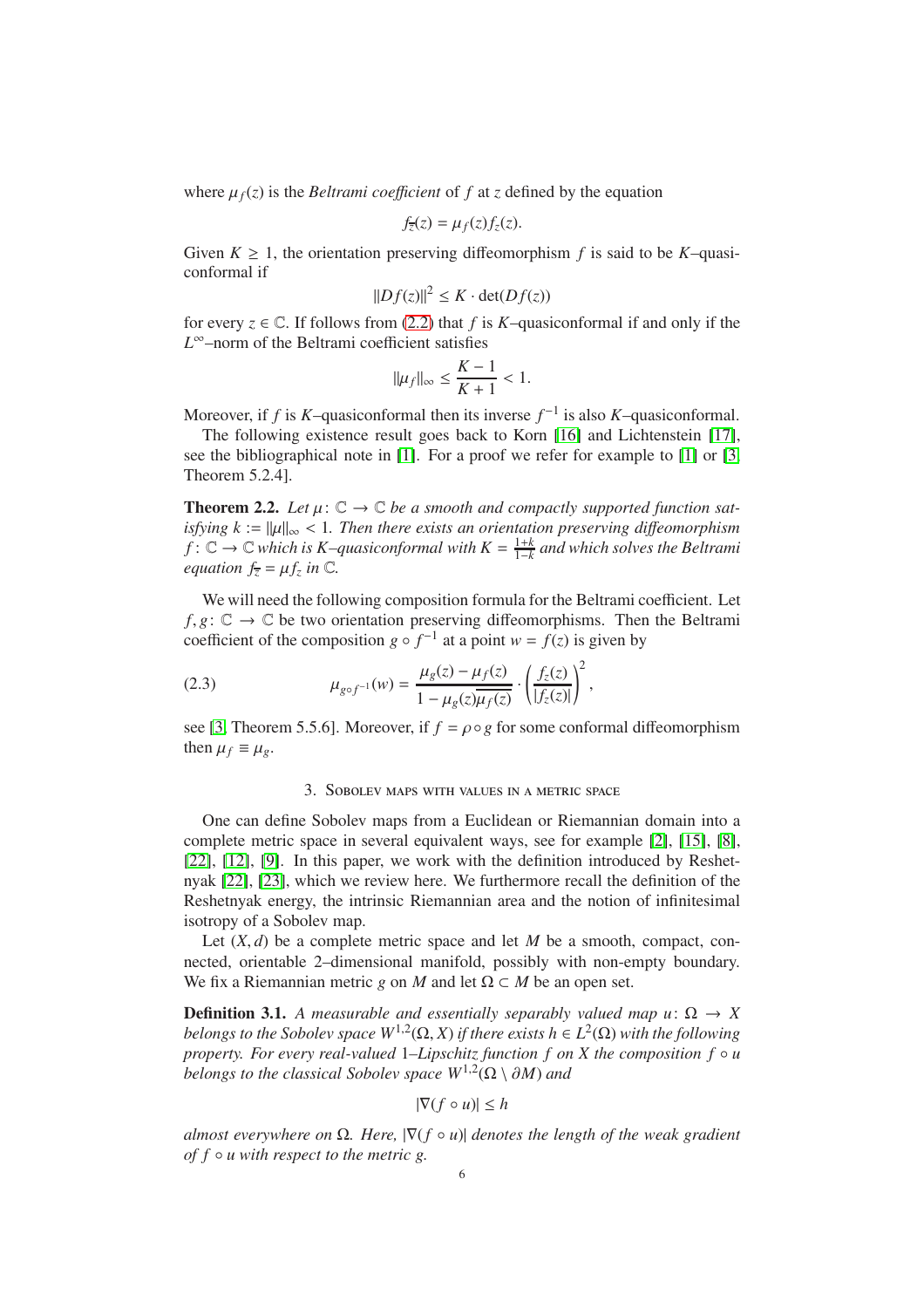By [\[18,](#page-13-7) Proposition 4.3], a map  $u \in W^{1,2}(\Omega, X)$  is approximately metrically differentiable at almost every  $z \in M$  in the sense defined in Section [2.3](#page-4-1) above. This allows one to define the Reshetnyak energy and the intrinsic Riemannian area using the pointwise quantities introduced in Section [2.2](#page-3-0) above.

**Definition 3.2.** *The Reshetnyak energy of*  $u \in W^{1,2}(\Omega, X)$  *with respect to g is defined by*

$$
E_+^2(u,g) := \int_{\Omega} \mathbf{I}_+^2(\text{ap } \text{md } u_z) d\mathcal{H}_g^2(z).
$$

The energy of the restriction of *u* to a measurable subset  $A \subset \Omega$  is defined in an analogous way. If  $(U, \psi)$  is a conformal chart of *M* with respect to *g* then it follows from the area formula that

$$
E_{+}^{2}(u|_{K}, g) = \int_{\psi(K)} \mathbf{I}_{+}^{2}(\text{ap } \text{md}(u \circ \psi^{-1})_{w}) \, dw = E_{+}^{2}(u \circ \psi^{-1}|_{\psi(K)}, g_{\text{Eucl}})
$$

for every compact set  $K \subset U$ , where  $g_{Eucl}$  denotes the Euclidean metric. This implies that the energy  $E_+^2$  is invariant under precompositions with conformal diffeomorphisms.

It follows from [\[9,](#page-12-9) Theorem 7.1.20] that  $E_+^2(u, g)$  equals the square of the  $L^2$ – norm of the minimal weak upper gradient of a suitable representative of *u*. If *X* is a Riemannian manifold then a short calculation shows that  $E^2_+(u, g)$  bounds from above the classical Dirichlet energy  $E^2(u, g)$  of *u*. Recall that if  $\Omega$  is a subset of Euclidean  $\mathbb{R}^2$  then

$$
E^{2}(u) = \frac{1}{2} \int_{\Omega} |u_{x}|^{2} + |u_{y}|^{2},
$$

where  $|u_x|$  and  $|u_y|$  are the lengths of the weak partial derivatives of *u* in the Riemannian manifold *X*. Using conformal charts and the conformal invariance of *E* 2 this definition easily extends to open subsets  $\Omega$  of the 2–dimensional smooth Riemannian manifold (*M*, *g*).

**Definition 3.3.** *The intrinsic Riemannian area of*  $u \in W^{1,2}(\Omega, X)$  *is defined by* 

(3.1) 
$$
\text{Area}_{\mu^i}(u) := \int_{\Omega} \mathbf{J}_{\mu^i}(\text{ap } \text{md } u_z) d\mathcal{H}_g^2(z).
$$

If  $(U, \psi)$  is any chart of *M* and  $K \subset U$  is compact then

$$
\operatorname{Area}_{\mu^i}(u|_K) = \int_{\psi(K)} \mathbf{J}_{\mu^i}(\operatorname{ap} m \mathrm{d}(u \circ \psi^{-1})_w) \, dw = \operatorname{Area}_{\mu^i}(u \circ \psi^{-1}|_{\psi(K)})
$$

by the area formula. As a consequence, the parametrized  $\mu^{i}$ –area of a Sobolev map is invariant under precompositions with biLipschitz homeomorphisms. Finally, if *X* is a Riemannian manifold or, more generally, a metric space with property (ET) of 'Euclidean tangents' in the sense of [\[18\]](#page-13-7) then the  $\mu^{i}$ -area agrees with the parametrized Hausdorff area, see Section [5](#page-10-0) below.

The following definition appears in [\[19\]](#page-13-6) and implicitly in [\[18\]](#page-13-7) in the case that  $(M, g)$  is a two-dimensional Euclidean domain.

<span id="page-6-0"></span>**Definition 3.4.** *A map*  $u \in W^{1,2}(M,X)$  *is infinitesimally isotropic with respect to a Riemannian metric g on M if for almost every*  $z \in M$  the approximate metric *derivative* ap md *u<sup>z</sup> is isotropic.*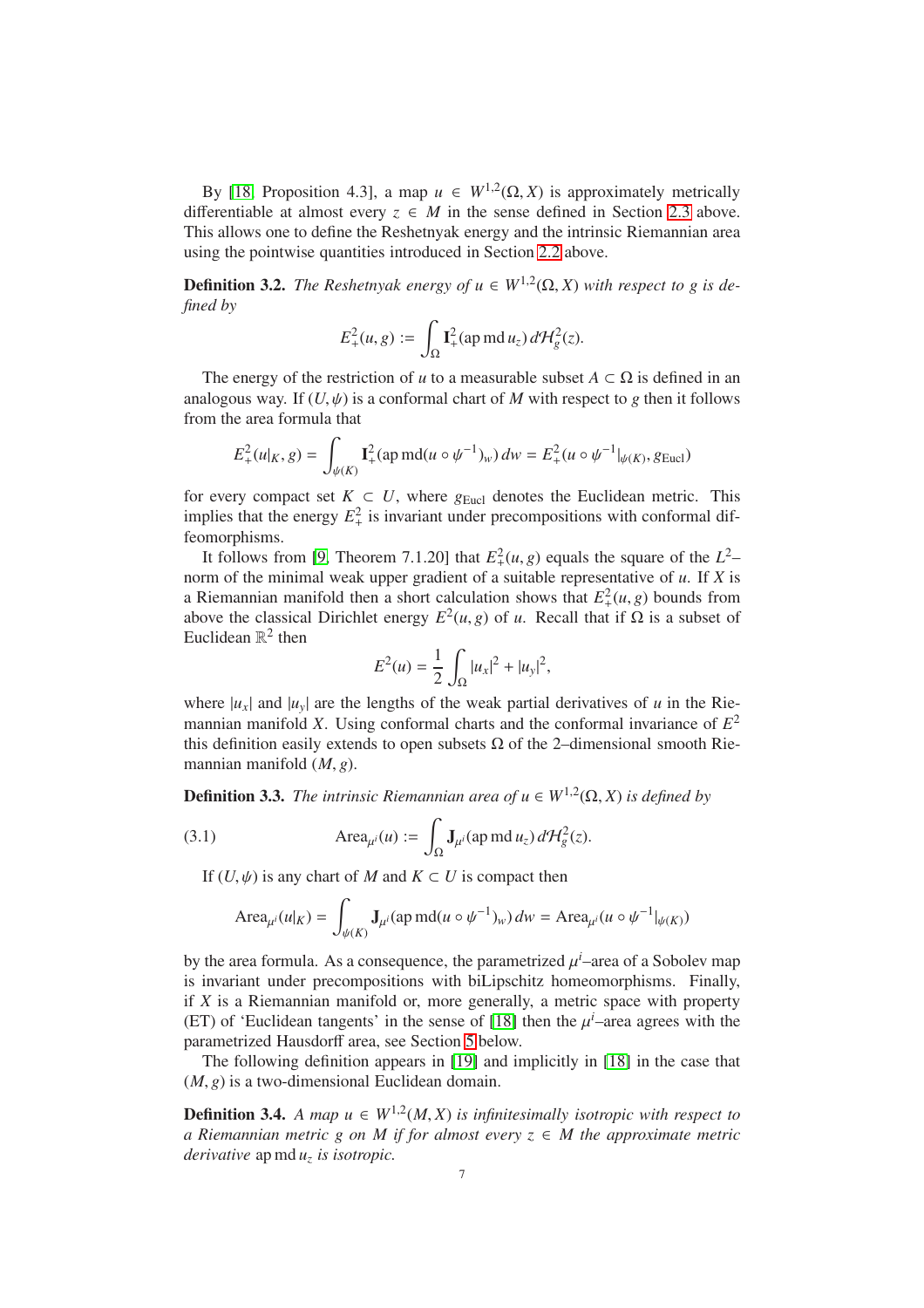If *u* is infinitesimally isotropic with respect to *g* then *u* is infinitesimally  $\sqrt{2}$ quasiconformal with respect to *g* in the following sense. For almost all  $z \in M$  we have

<span id="page-7-0"></span>(3.2) 
$$
\text{ap } \text{md} \, u_z(v) \leq \sqrt{2} \cdot \text{ap } \text{md} \, u_z(w)
$$

for all  $v, w \in T_zM$  with  $|v|_z = |w|_z$  where  $|v|_z$  is the length of  $v$  with respect to  $g$ . If  $X$ is a Riemannian manifold or, more generally, if *X* has property (ET) of 'Euclidean tangents' in the sense of [\[18\]](#page-13-7) then the factor  $\sqrt{2}$  can be replaced by 1.

<span id="page-7-4"></span>Remark 3.5. *It follows from* [\(2.1\)](#page-3-1) *that*

$$
(3.3) \qquad \text{Area}_{\mu^i}(u) \le E_+^2(u, g)
$$

*for all Riemannian metrics g, and equality holds if and only if u is infinitesimally isotropic.*

Finally, we recall the definition of the trace of a Sobolev map. Let  $\Omega \subset M \setminus \partial M$ be a Lipschitz domain. Then for every  $z \in \partial\Omega$  there exist an open neighborhood  $U \subset M$  and a biLipschitz map  $\psi: (0, 1) \times [0, 1) \to M$  such that  $\psi((0, 1) \times (0, 1)) =$  $U \cap \Omega$  and  $\psi((0, 1) \times \{0\}) = U \cap \partial \Omega$ . Let  $u \in W^{1,2}(\Omega, X)$ . Then for almost every  $s \in (0, 1)$  the map  $t \mapsto u \circ \psi(s, t)$  has an absolutely continuous representative which we denote by the same expression. The trace of  $u$  is defined by

<span id="page-7-3"></span>
$$
\operatorname{tr}(u)(\psi(s,0)) := \lim_{t \searrow 0} (u \circ \psi)(s,t)
$$

for almost every  $s \in (0, 1)$ . It is shown in [\[15\]](#page-13-11) that the trace is independent of the choice of the map  $\psi$  and defines an element of  $L^2(\partial\Omega, X)$ , that is, for some and hence every  $x \in X$  the function  $z \mapsto d(x, \text{tr}(u)(z))$  is in  $L^2(\partial \Omega)$ .

## 4. Morrey's lemma on ε–conformal mappings

The aim of this section is to prove Theorem [1.2.](#page-1-0) We first establish Theorem [1.4](#page-2-0) which we restate for the convenience of the reader.

<span id="page-7-2"></span>**Theorem 4.1.** Let *X* be a complete metric space and let  $u \in W^{1,2}(D, X)$ . Then for *every*  $\varepsilon > 0$  *there exists a diffeomorphism*  $\varphi$ :  $D \rightarrow D$  *such that* 

$$
E_+^2(u \circ \varphi) \leq \text{Area}_{\mu_i}(u) + \varepsilon.
$$

*Moreover, the map*  $\varphi$  *extends to a diffeomorphism of*  $\overline{D}$  *and is conformal in a neighbourhood of the boundary.*

*Proof.* Let  $\varepsilon > 0$ . We first claim that there exists  $\delta > 0$  such that the norms  $s_z$ , defined for almost every  $z \in D$  by

$$
s_z(h) = \sqrt{\text{ap md } u_z(h)^2 + \delta^2 \cdot |h|^2},
$$

satisfy

(4.1) 
$$
\int_{D} \mathbf{J}_{\mu_i}(s_z) dz \leq \text{Area}_{\mu_i}(u) + \varepsilon.
$$

Indeed, by [\(2.1\)](#page-3-1) we have

<span id="page-7-1"></span>
$$
\mathbf{J}_{\mu_i}(s_z) \le \mathbf{I}_+^2(s_z) = \mathbf{I}_+^2(\text{ap md}\,u_z) + \delta^2
$$

for almost every  $z \in D$  and the function on the right-hand side is in  $L^1(D)$ . Since  $J_{\mu_i}(s_z)$  converges to  $J_{\mu_i}$  (ap md  $u_z$ ) as  $\delta \searrow 0$  for almost every  $z \in D$  the claim follows from dominated convergence.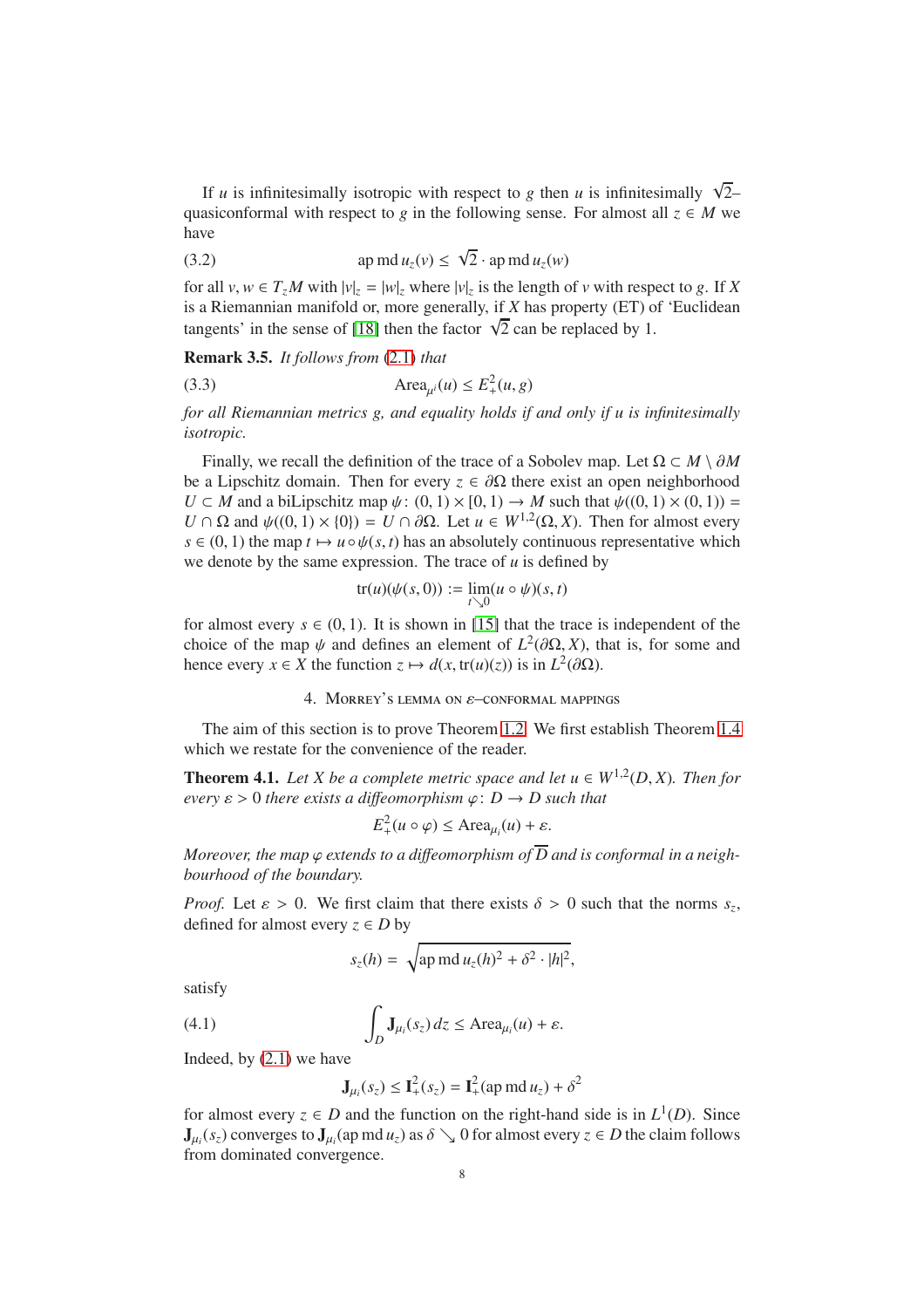Next, by the absolute continuity of the integral, there exists  $L \geq 1$  such that the measurable set *A* defined by

$$
A := \left\{ z \in \mathbb{C} : |z| \le 1 - L^{-1} \text{ and } \mathbf{I}_+^1(\text{ap } \text{md } u_z) \le L \right\}
$$

satisfies

(4.2) 
$$
\int_{D \setminus A} \mathbf{I}_+^2(\text{ap } \text{md } u_z) dz \leq \varepsilon.
$$

Let  $\mu: \mathbb{C} \to \mathbb{C}$  be the function defined as follows. For  $z \in \mathbb{C} \setminus A$  set  $\mu(z) := 0$ . For *z* ∈ *A* denote by  $E_z$  the ellipse of maximal area contained in

<span id="page-8-1"></span>
$$
S_z := \{ h \in \mathbb{C} : s_z(h) \leq 1 \}
$$

and let  $\mu(z)$  be the Beltrami coefficient of an orientation preserving linear isomorphism which takes  $E_z$  to a round Euclidean ball. (The Beltrami coefficient is independent of the choice of such a linear map.) This defines a measurable function  $\mu$  with compact support in *D*. It is furthermore not difficult to see that  $\|\mu\|_{\infty}$  < 1. Indeed, if  $z \in A$  then by definition  $I^1_+(ap \text{ md } u_z) \leq L$  and the ellipse  $E_z$  satisfies  $E_z \subset S_z \subset \sqrt{2} \cdot E_z$  by John's theorem. From this it follows that the eccentricity of *E*<sub>*z*</sub> is bounded by *K* :=  $(2L^2 \delta^{-2} + 2)^{\frac{1}{2}}$  and we deduce from [\(2.2\)](#page-4-0) that

<span id="page-8-2"></span>
$$
\|\mu\|_{\infty} \le \frac{K-1}{K+1} =: k < 1.
$$

Now, approximating  $\mu$  by smooth functions via convolution with standard mollifiers and applying Egoroff's theorem and absolute continuity of the integral we obtain the following. There exist a smooth function  $\tilde{\mu}$ :  $\mathbb{C} \to \mathbb{C}$  with compact support in *D* and a measurable set  $B \subset D$  satisfying

(4.3) 
$$
\int_{D\setminus B} \mathbf{I}_+^2(\text{ap md }u_z) dz \leq \frac{\varepsilon}{K}
$$

and such that  $|\tilde{\mu}(z)| \leq k$  for every  $z \in \mathbb{C}$  as well as

<span id="page-8-0"></span>(4.4) 
$$
|\mu(z) - \tilde{\mu}(z)| \leq (1 - k^2) \cdot \frac{\varepsilon}{2 + \varepsilon}
$$

for every  $z \in B$ .

By Theorem [2.2](#page-5-1) there exists a diffeomorphism  $\rho: \mathbb{C} \to \mathbb{C}$  which is *K*–quasiconformal and solves the Beltrami equation  $\rho_{\overline{z}} = \tilde{\mu} \rho_z$ . Then the inverse  $\rho^{-1}$  of  $\rho$  is also *K*–quasiconformal, see Section [2.4.](#page-4-2) Denote by  $\varphi : \Omega \to D$  the restriction of  $\rho^{-1}$  to  $\Omega := \rho(D)$ . We will now estimate from above the energy of the composition  $u \circ \varphi$ . For this we first establish pointwise inequalities. Let  $z \in D$  be such that the approximate metric derivative of *u* at *z* exists and set  $w := \rho(z)$ . We distinguish cases as follows. Suppose first that  $z \in B \cap A$  and let *T* be an orientation preserving linear isomorphism which maps the ellipse  $E_z$  of maximal area in  $S_z$  to a round Euclidean ball. Then [\(4.4\)](#page-8-0) together with the composition formula [\(2.3\)](#page-5-2) yields

$$
|\mu_{T \circ \varphi}(w)| = \left| \frac{\mu(z) - \tilde{\mu}(z)}{1 - \mu(z)\overline{\tilde{\mu}(z)}} \right| \le \frac{\varepsilon}{2 + \varepsilon}
$$

and hence

$$
||T \circ D\varphi(w)||^2 \le (1+\varepsilon) \cdot \det(T \circ D\varphi(w))
$$

by [\(2.2\)](#page-4-0). Since the norm  $s_z \circ T^{-1}$  is isotropic in the sense of Definition [2.1](#page-3-2) we have

$$
\mathbf{I}_{+}^{2}(s_{z} \circ T^{-1}) = \mathbf{J}_{\mu_{i}}(s_{z} \circ T^{-1})
$$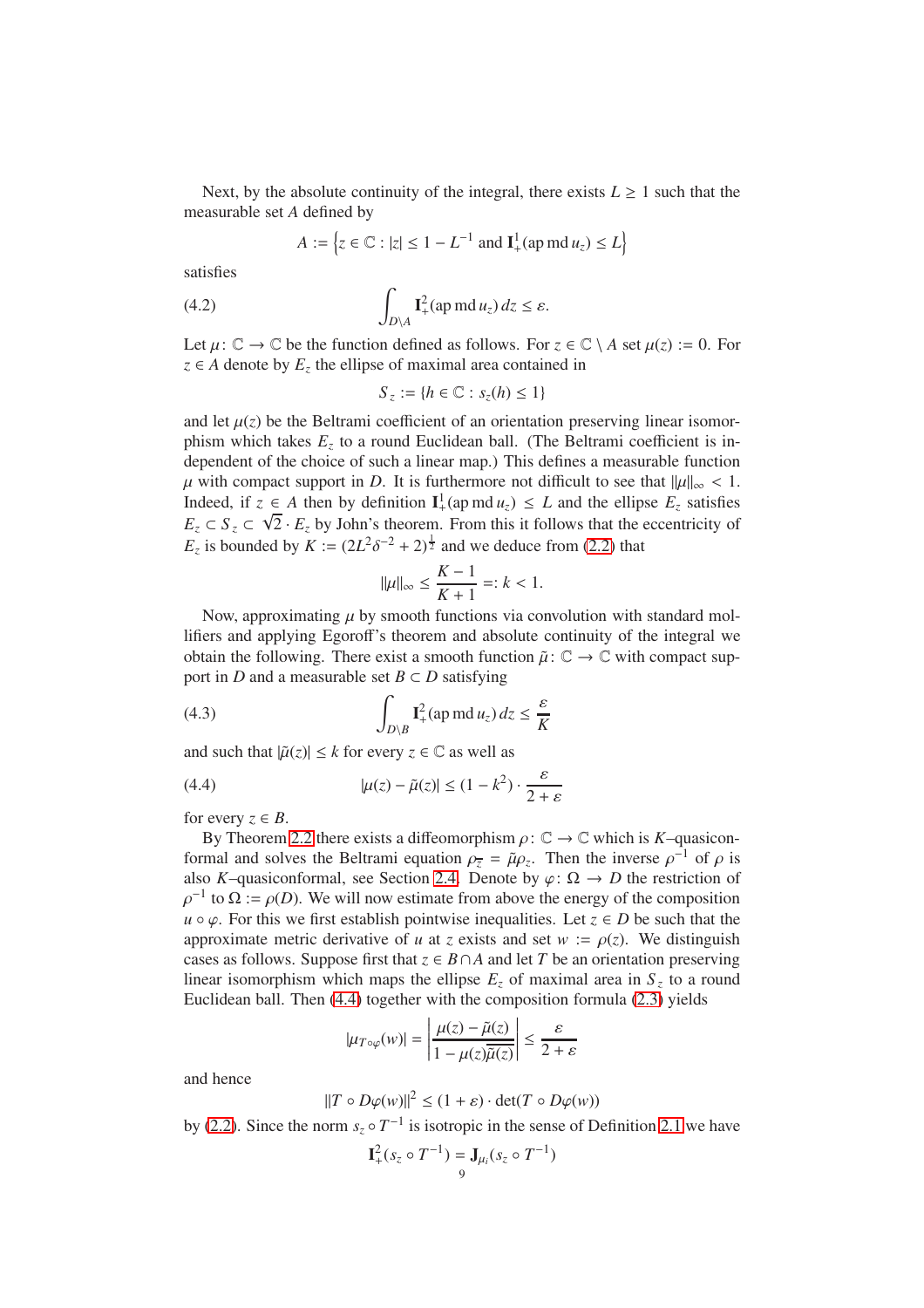and thus, together with the chain rule for the approximate metric derivative, we obtain that

$$
\mathbf{I}_{+}^{2}(\text{ap md}(u \circ \varphi)_{w}) \leq \mathbf{I}_{+}^{2}(\text{ap md } u_{z} \circ T^{-1}) \cdot ||T \circ D\varphi(w)||^{2}
$$
  
\n
$$
\leq (1 + \varepsilon) \cdot \mathbf{I}_{+}^{2}(s_{z} \circ T^{-1}) \cdot \det(T \circ D\varphi(w))
$$
  
\n
$$
= (1 + \varepsilon) \cdot \mathbf{J}_{\mu_{i}}(s_{\varphi(w)}) \cdot \det(D\varphi(w)).
$$

Next, we consider the case that  $z \in B \setminus A$ . Then  $\mu(z) = 0$  and thus [\(4.4\)](#page-8-0) and [\(2.3\)](#page-5-2) imply

$$
||D\varphi(w)||^2 \le (1+\varepsilon) \cdot \det(D\varphi(w))
$$

and thus

$$
\mathbf{I}^2_+(\text{ap md}(u \circ \varphi)_w) \le (1+\varepsilon) \cdot \mathbf{I}^2_+(\text{ap md }u_{\varphi(w)}) \cdot \det(D\varphi(w)).
$$

Finally, if  $z \notin B$  then the *K*–quasiconformality of  $\varphi$  yields

$$
\mathbf{I}_{+}^{2}(\operatorname{ap} m\mathbf{d}(u \circ \varphi)_{w}) \leq K \cdot \mathbf{I}_{+}^{2}(\operatorname{ap} m\mathbf{d} u_{\varphi(w)}) \cdot \det(D\varphi(w)).
$$

From these pointwise inequalities we obtain by integrating and using the change of variables formula that

$$
E_{+}^{2}(u \circ \varphi) = \int_{\Omega} \mathbf{I}_{+}^{2}(\text{ap md}(u \circ \varphi)_{w}) dw
$$
  
\n
$$
\leq (1 + \varepsilon) \int_{B \cap A} \mathbf{J}_{\mu_{i}}(s_{z}) dz + (1 + \varepsilon) \int_{B \setminus A} \mathbf{I}_{+}^{2}(\text{ap md } u_{z}) dz
$$
  
\n
$$
+ K \int_{D \setminus B} \mathbf{I}_{+}^{2}(\text{ap md } u_{z}) dz
$$
  
\n
$$
\leq (1 + \varepsilon) \cdot [\text{Area}_{\mu_{i}}(u) + \varepsilon] + (1 + \varepsilon) \cdot \varepsilon + \varepsilon,
$$

where we have used  $(4.1)$ ,  $(4.2)$  and  $(4.3)$  in the last inequality.

In order to complete the proof of the theorem we first observe that, after possibly precomposing with a conformal diffeomorphism from  $D$  to  $\Omega$ , we may assume that  $\Omega$  is the unit disc *D*. Notice that the Reshetnyak energy  $E^2_+$  is conformally invariant. Since  $\partial \Omega = \rho(S^1)$  is a smooth Jordan curve, a conformal diffeomorphism from *D* to  $\Omega$  extends to a diffeomorphism from  $\overline{D}$  to  $\overline{\Omega}$ . Consequently,  $\varphi$  can be extended to a diffeomorphism on  $\overline{D}$ . Finally, by construction, the function  $\tilde{\mu}$  has compact support in *D* and hence  $\rho$  is conformal in a neighbourhood of the boundary  $S^1$ . In particular,  $\varphi$  is conformal in a neighbourhood of the boundary as well.

We use the result above to establish our main theorem.

*Proof of Theorem [1.2.](#page-1-0)* Fix a Riemannian metric  $g_0$  on *M* and let  $\varepsilon > 0$ . There exist pairwise disjoint smooth charts  $(U_k, \psi_k)$  in  $M, k = 1, \ldots, n$ , which are all conformal with respect to  $g_0$  and satisfy the following properties. Each  $\psi_k$  is biLipschitz with  $ψ<sub>k</sub>(U<sub>k</sub>) = D$ , the sets  $U<sub>k</sub>$  do not intersect the boundary  $\partial M$ , and

$$
E_+^2(u|_K, g_0) \le \frac{\varepsilon}{2},
$$

where we have set  $K := M \setminus \bigcup_{k=1}^{n} U_k$ .

Let  $k \in \{1, \ldots, n\}$  and notice that  $u \circ \psi_k^{-1} \in W^{1,2}(D, X)$ . By Theorem [4.1](#page-7-2) there exists a diffeomorphism  $\varphi_k : D \to D$  with

$$
E_{+}^{2}(u \circ \psi_{k}^{-1} \circ \varphi_{k}) \leq \text{Area}_{\mu_{i}}(u|_{U_{k}}) + \frac{\varepsilon}{2n}
$$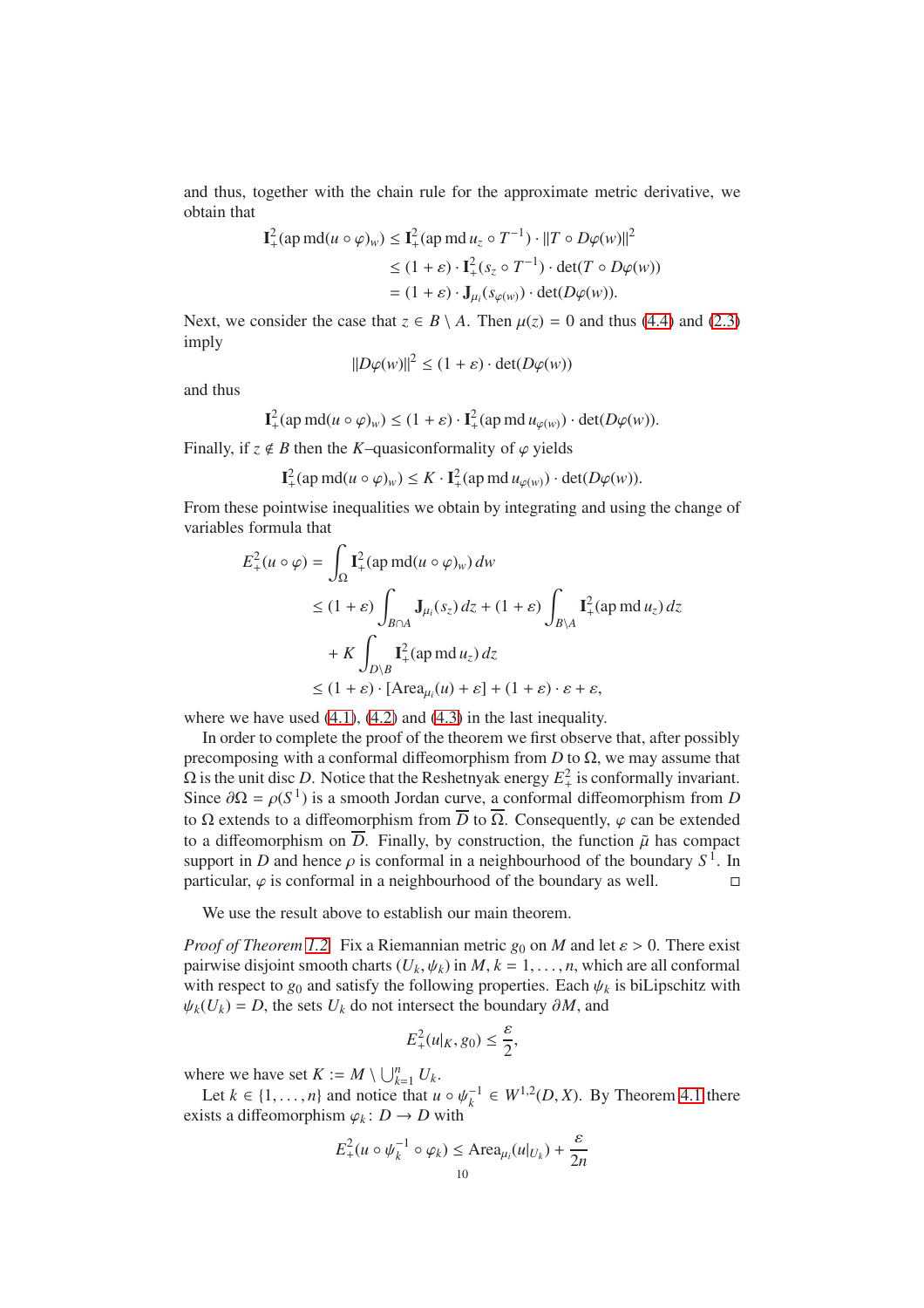and such that  $\varphi_k$  extends to a diffeomorphism of the closed unit disc and  $\varphi_k$  is conformal outside a compact subset  $A_k$  of  $D$ . We define  $\rho_k := \varphi_k^{-1} \circ \psi_k$ .

Let  $V := M \setminus \bigcup_{k=1}^{n} \varrho_k^{-1}(A_k)$  and note that  $K \subset V$ . Since *K* is compact and *V* is open there exist finitely many additional smooth charts  $(U_k, Q_k)$ ,  $k = n + 1, \ldots, m$ , which are conformal with respect to  $g_0$ , contained in *V* and cover *K*. It follows that

$$
\{(U_k,\varrho_k):k=1,\ldots,m\}
$$

is a smooth atlas on *M* and all transition maps are conformal. Hence the uniformization theorem for compact Riemann surfaces implies the existence of a smooth metric *g* on *M* such that every chart  $(U_k, \varrho_k)$  is conformal with respect to *g*. Moreover, *g* can be chosen such that  $(M, g)$  has constant sectional curvature −1, 0, or 1 and the boundary of *M* is geodesic.

Finally, we have for each  $k = 1, \ldots, n$  that

$$
E_{+}^{2}(u|_{U_{k}}, g) = E_{+}^{2}(u \circ \varrho_{k}^{-1}) \leq \text{Area}_{\mu^{i}}(u|_{U_{k}}) + \frac{\varepsilon}{2n}.
$$

Moreover, the identity map from  $(M, g)$  to  $(M, g_0)$  is conformal on *V*, thus

$$
E_{+}^{2}(u|_{K}, g) = E_{+}^{2}(u|_{K}, g_{0}) \leq \frac{\varepsilon}{2}.
$$

Putting this together we see that

$$
E_{+}^{2}(u, g) = E_{+}^{2}(u|_{K}, g) + \sum_{k=1}^{n} E_{+}^{2}(u|_{U_{k}}, g) \leq \text{Area}_{\mu^{i}}(u) + \varepsilon,
$$

<span id="page-10-0"></span>which finishes the proof.  $\Box$ 

#### 5. Area minimizing surfaces and Courant's condition of cohesion

In this section, we recall Courant's condition of cohesion and prove Theorem [1.6.](#page-2-1) We furthermore establish a weak analog of the theorem for the parametrized Hausdorff area.

Let *X* be a complete metric space and let  $\Gamma \subset X$  be the disjoint union of  $k \geq 1$ rectifiable Jordan curves in *X*. Let *M* be a smooth, compact, connected, orientable 2–dimensional manifold with *k* boundary components. We set

$$
a_{\mu^i}(M, \Gamma, X) := \inf\{\text{Area}_{\mu^i}(v) : v \in \Lambda(M, \Gamma, X)\}
$$

and

 $e(M, \Gamma, X) := \inf \{ E^2_+(v, h) : v \in \Lambda(M, \Gamma, X) \text{ and } h \text{ Riemannian metric on } M \}.$ 

The following result generalizes [\[19,](#page-13-6) Theorem 1.1].

<span id="page-10-2"></span>Proposition 5.1. *We have*

(5.1) 
$$
e(M, \Gamma, X) = a_{\mu^i}(M, \Gamma, X).
$$

*In particular, if u* <sup>∈</sup> <sup>Λ</sup>(*M*, <sup>Γ</sup>, *<sup>X</sup>*) *and a Riemannian metric g on M are such that*

<span id="page-10-1"></span> $E_+^2(u, g) = e(M, \Gamma, X)$ 

*then u satisfies*

$$
\text{Area}_{\mu^i}(u) = a_{\mu^i}(M, \Gamma, X)
$$

*and u is infinitesimally isotropic with respect to g.*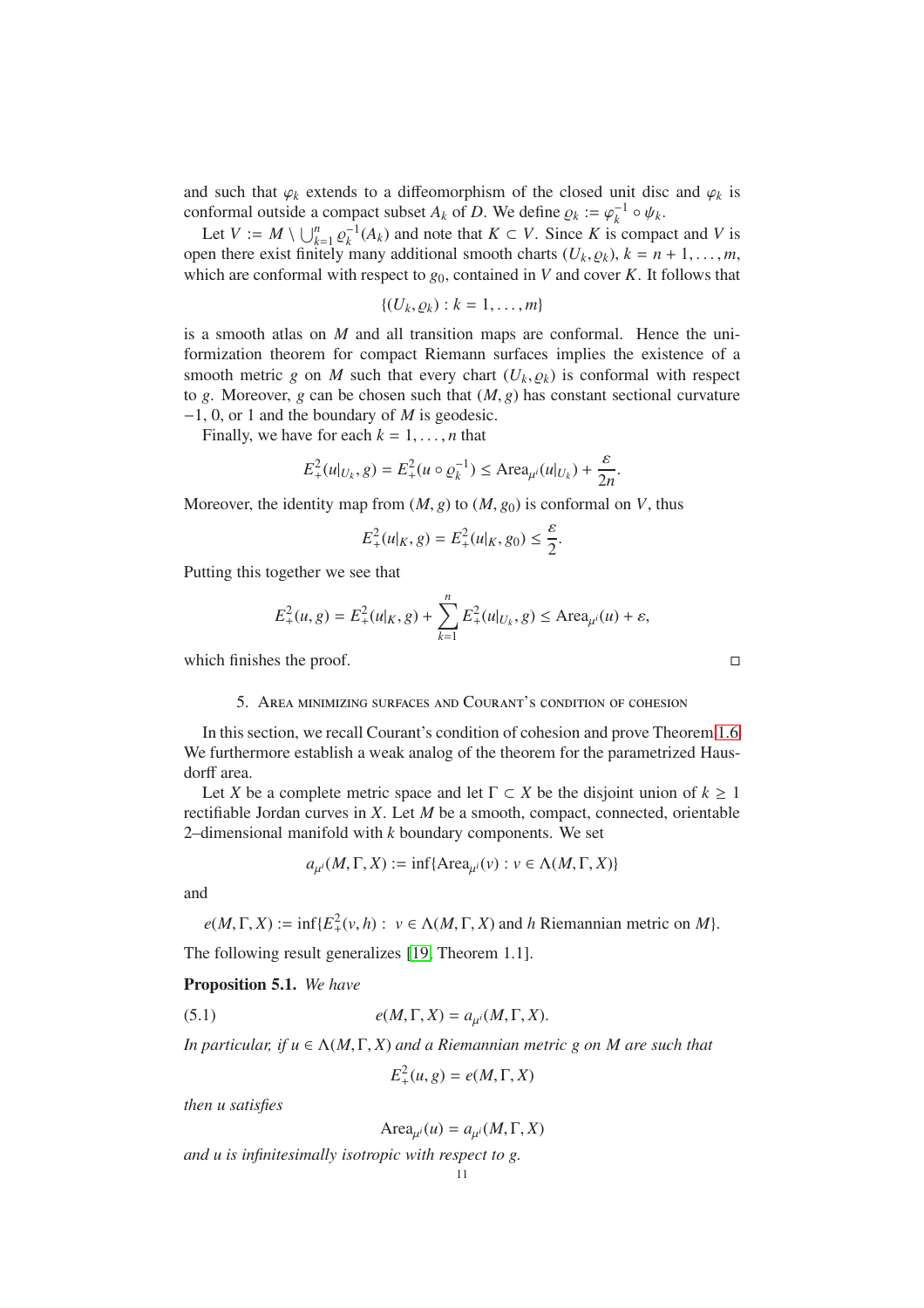*Proof.* The equality [\(5.1\)](#page-10-1) is a consequence of Theorem [1.2](#page-1-0) and [\(3.3\)](#page-7-3). Suppose now that  $u \in \Lambda(M, \Gamma, X)$  and a Riemannian metric *g* on *M* are such that

$$
E_+^2(u, g) = e(M, \Gamma, X).
$$

Corollary [1.3](#page-1-2) implies that *u* is infinitesimally isotropic with respect to *g* and hence

Area<sub>$$
\mu^i
$$</sub>(*u*) =  $E^2_+(\mu, g) = e(M, \Gamma, X) = a_{\mu^i}(M, \Gamma, X)$ 

by Remark [3.5](#page-7-4) and [\(5.1\)](#page-10-1).

**Definition 5.2.** *Given*  $\eta > 0$ , *a map u*:  $M \to X$  *is called*  $\eta$ -cohesive *if u is continuous and for every non-contractible closed curve c in M the length of u* ◦ *c is no smaller than* η*. A family of maps from M to X is said to satisfy the condition of cohesion if there exists*  $\eta > 0$  *such that each element of the family is*  $\eta$ -cohesive.

The condition of cohesion was introduced by Courant [\[4\]](#page-12-3) and used in [\[25\]](#page-13-9) and [\[26\]](#page-13-10). It is for example satisfied when the maps are incompressible in the sense of of Schoen-Yau [\[24\]](#page-13-13).

*Proof of Theorem [1.6.](#page-2-1)* Let  $(u_n)$  be a  $\mu^i$ –area minimizing sequence in  $\Lambda(M, \Gamma, X)$ which satisfies the condition of cohesion. By Theorem [1.2](#page-1-0) there exists, for each  $n \in \mathbb{N}$ , a Riemannian metric  $g_n$  on *M* such that

$$
E_+^2(u_n, g_n) \leq \text{Area}_{\mu^i}(u_n) + \frac{1}{n},
$$

so the sequence  $(u_n)$  is also an  $E_+^2$ -energy minimizing sequence in  $\Lambda(M, \Gamma, X)$  by [\(5.1\)](#page-10-1). Since  $(u_n)$  satisfies the condition of cohesion, [\[7,](#page-12-1) Theorem 8.2] implies the existence of some  $u \in \Lambda(M, \Gamma, X)$  and of a Riemannian metric *g* such that

$$
E_+^2(u, g) = e(M, \Gamma, X)
$$

and *u* is infinitesimally isotropic with respect to *g*. Moreover, the Riemannian metric *g* can be chosen in such a way that  $(M, g)$  has constant curvature  $-1, 0, 1$ and that  $\partial M$  is geodesic. Proposition [5.1](#page-10-2) shows that *u* is  $\mu^i$ –area minimizing in  $Λ$ (*M*, Γ, *X*). The proof is complete.

We can furthermore provide a weak analog of Theorem [1.6](#page-2-1) when the intrinsic Riemannian area is replaced by the Hausdorff area. Recall that the *Hausdor*ff *area* of a map  $u \in W^{1,2}(M,X)$  is given by

Area(u) = 
$$
\int_M \mathbf{J}(\text{ap md } u_z) d\mathcal{H}_g^2(z),
$$

where the (Hausdorff) jacobian of a semi-norm *s* on Euclidean  $\mathbb{R}^2$  is defined by

$$
\mathbf{J}(s) := \begin{cases} \mathcal{H}^2_{(\mathbb{R}^2,s)}(e_1 \wedge e_2) & \text{if } s \text{ is norm} \\ 0 & \text{otherwise.} \end{cases}
$$

As before we identify the tangent space  $V = (T_z M, g(z))$  with Euclidean  $\mathbb{R}^2$  via a linear isometry to define the jacobian of a semi-norm on *V*. If *u* satisfies Lusin's property  $(N)$  then the area formula [\[14\]](#page-13-14), [\[13\]](#page-13-15) for metric space valued maps yields

<span id="page-11-0"></span>
$$
\text{Area}(u) = \int_X \# \{ z \in \Omega : u(z) = x \} d\mathcal{H}_X^2(x).
$$

We have the inequality

(5.2) 
$$
\frac{\pi}{4} \cdot \text{Area}_{\mu^i}(u) \le \text{Area}(u) \le \text{Area}_{\mu^i}(u)
$$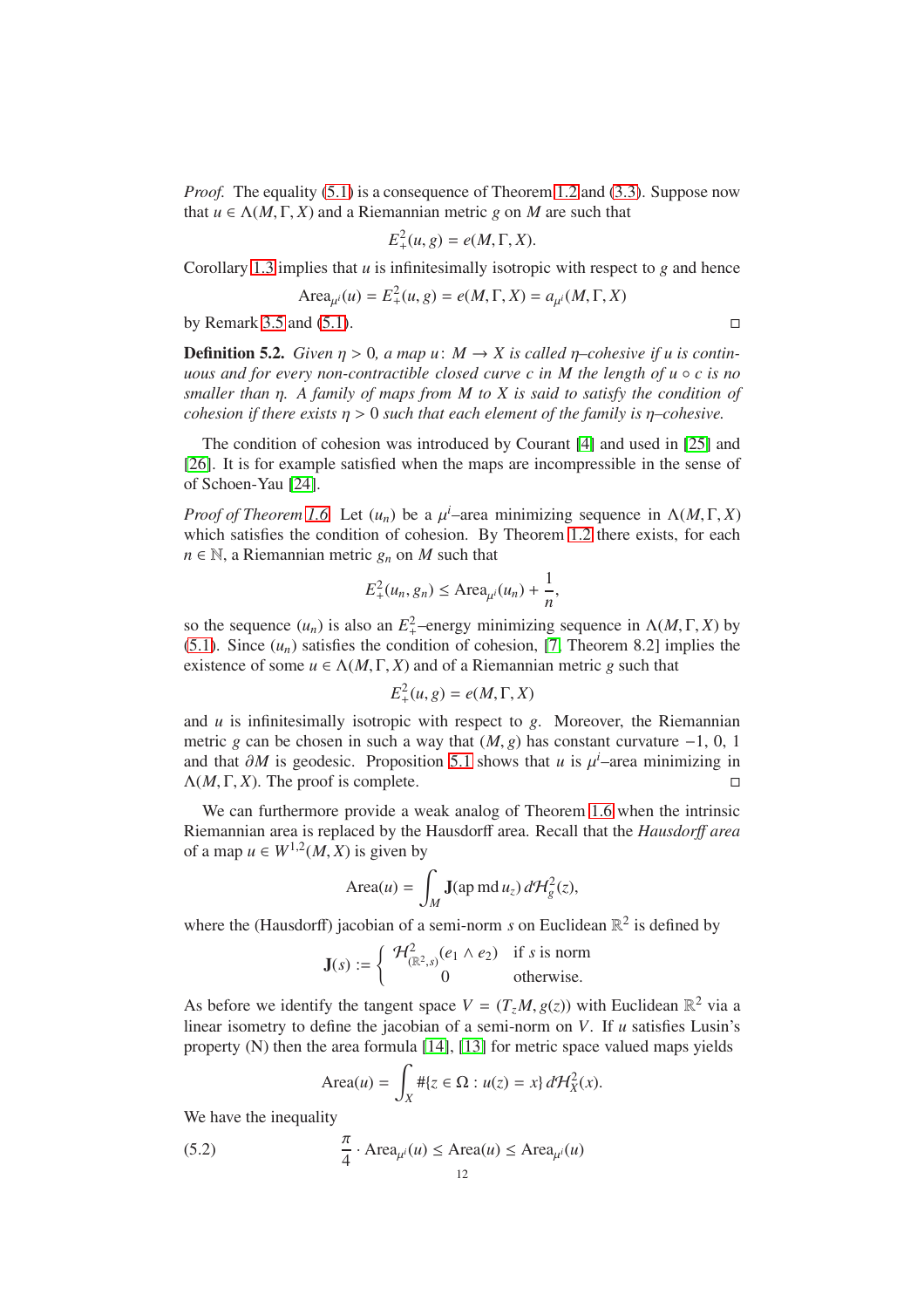for every  $u \in W^{1,2}(M,X)$ , see [\[19,](#page-13-6) Section 2.4]. While the Hausdorff area is different from the intrinsic Riemannian area in the generality of normed or metric spaces the two notions agree for example when *X* is a Riemannian manifold, or more generally, a metric space with property (ET) of 'Euclidean tangents' in the sense of [\[18\]](#page-13-7).

Proposition 5.3. *Suppose the metric space X is proper and* Λ(*M*, Γ, *X*) *is not empty. Suppose furthermore that there is an area minimizing sequence (with respect to the Hausdor*ff *area) in* Λ(*M*, Γ, *X*)*satisfying the condition of cohesion. Then there exist*  $u \in \Lambda(M, \Gamma, X)$  *such that* 

 $Area(u) = inf{Area(v) : v \in \Lambda(M, \Gamma, X)}.$ 

Unlike in Theorem [1.6](#page-2-1) we do not obtain a good parametrization. This is in contrast to the situation in our paper [\[7\]](#page-12-1), where we solved the Plateau-Douglas problem under the Douglas condition. Notice that minimizers with respect to the Reshetnyak energy need not minimize the Hausdorff area in general, see [\[18,](#page-13-7) Proposition 11.6]. At present, we do not know whether there exists a definition of energy in the sense of [\[19\]](#page-13-6) for which energy minimizers are Hausdorff area minimizers.

*Proof.* Let  $(u_n)$  be a Hausdorff area minimizing sequence in  $\Lambda(M, \Gamma, X)$  which sat-isfies the condition of cohesion. By Theorem [1.2](#page-1-0) there exists, for each  $n \in \mathbb{N}$ , a Riemannian metric  $g_n$  on *M* such that

$$
E_+^2(u_n, g_n) \leq \text{Area}_{\mu^i}(u_n) + 1.
$$

It follows from [\(5.2\)](#page-11-0) that the energies  $E_+^2(u_n, g_n)$  are uniformly bounded. Arguing exactly as in the proof of [\[7,](#page-12-1) Theorem 8.2] one shows the existence of  $u \in \Lambda(M, \Gamma, X)$  such that a subsequence of the sequence  $(u_n)$  converges to *u* in  $L^2(M, X)$  with respect to some fixed Riemannian metric on M. By the lower semicontinuity of the Hausdorff area [\[18,](#page-13-7) Corollary 5.8] it follows that *u* is an area minimizer in  $\Lambda(M,\Gamma,X)$ .

#### **REFERENCES**

- <span id="page-12-5"></span>[1] Lars Ahlfors and Lipman Bers. Riemann's mapping theorem for variable metrics. *Ann. of Math. (2)*, 72:385–404, 1960.
- <span id="page-12-7"></span>[2] Luigi Ambrosio. Metric space valued functions of bounded variation. *Ann. Scuola Norm. Sup. Pisa Cl. Sci. (4)*, 17(3):439–478, 1990.
- <span id="page-12-6"></span>[3] Kari Astala, Tadeusz Iwaniec, and Gaven Martin. *Elliptic partial di*ff*erential equations and quasiconformal mappings in the plane*, volume 48 of *Princeton Mathematical Series*. Princeton University Press, Princeton, NJ, 2009.
- <span id="page-12-3"></span>[4] R. Courant. The existence of minimal surfaces of given topological structure under prescribed boundary conditions. *Acta Math.*, 72:51–98, 1940.
- <span id="page-12-2"></span>[5] Jesse Douglas. Minimal surfaces of higher topological structure. *Ann. of Math. (2)*, 40(1):205– 298, 1939.
- <span id="page-12-4"></span>[6] Lawrence C. Evans and Ronald F. Gariepy. *Measure theory and fine properties of functions*. Studies in Advanced Mathematics. CRC Press, Boca Raton, FL, 1992.
- <span id="page-12-1"></span>[7] Martin Fitzi and Stefan Wenger. Area minimizing surfaces of bounded genus in metric spaces. *preprint [arXiv:1904.02618](http://arxiv.org/abs/1904.02618)*, 2019.
- <span id="page-12-9"></span><span id="page-12-8"></span>[8] Piotr Hajłasz. Sobolev spaces on an arbitrary metric space. *Potential Anal.*, 5(4):403–415, 1996.
- [9] Juha Heinonen, Pekka Koskela, Nageswari Shanmugalingam, and Jeremy Tyson. *Sobolev spaces on metric measure spaces*, volume 27 of *New Mathematical Monographs*. Cambridge University Press, Cambridge, 2015.
- <span id="page-12-0"></span>[10] S. V. Ivanov. Volumes and areas of Lipschitz metrics. *Algebra i Analiz*, 20(3):74–111, 2008.